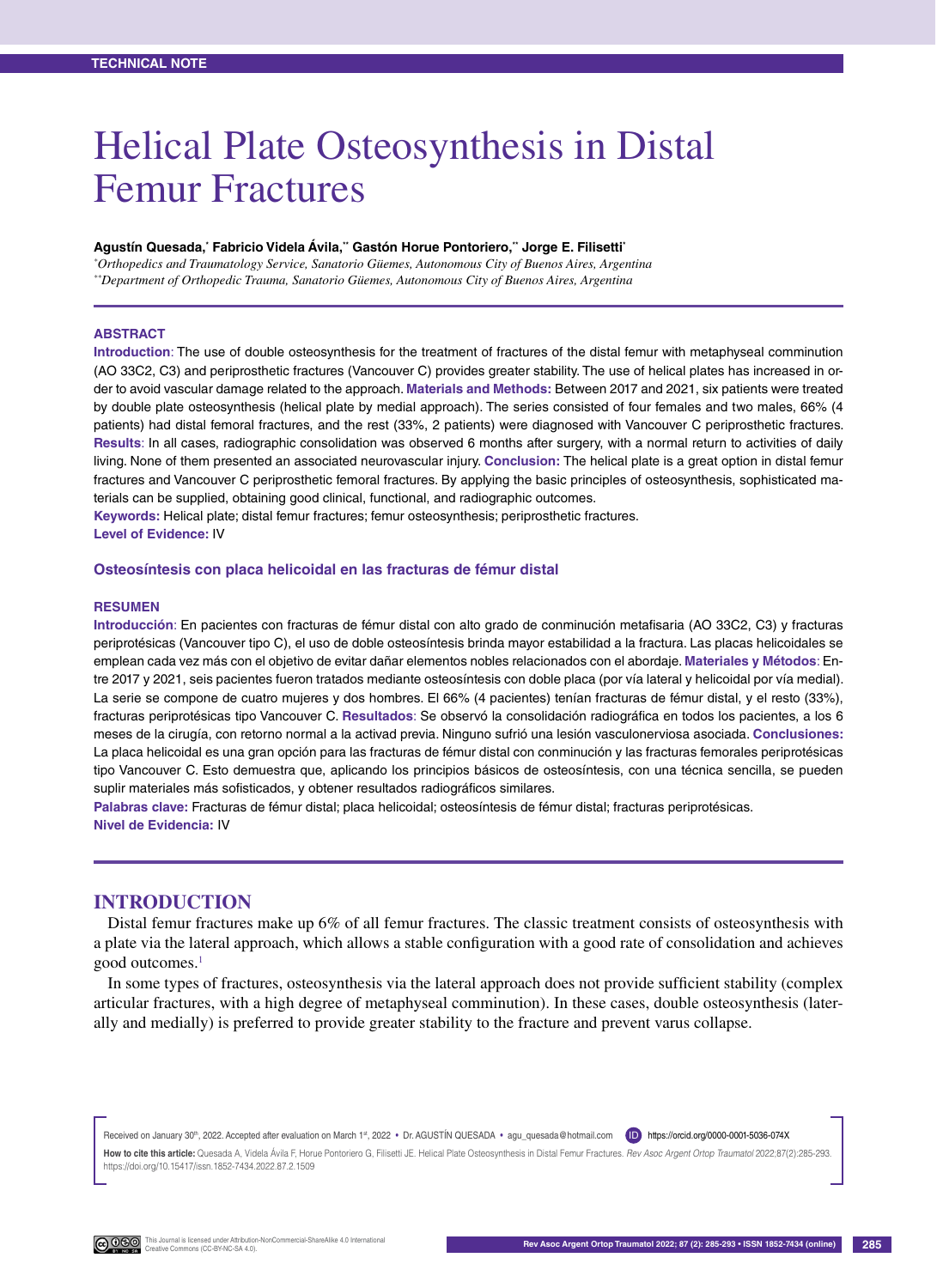Loosening, bone necrosis, and nonunion have been reported in normal osteosyntheses in these distal femur fractures, so it may be necessary to develop new alternatives to treat them.<sup>2</sup>

The problem lies in the complications of performing osteosynthesis through a medial approach, with the use of smaller plates that, in certain cases, seem insufficient, taking into account the noble structures present.

In 2002, Fernández Dell'Oca described the biomechanical principles of helical implants. Regarding distal femur fractures, he proposed a helix-shaped implant, placed medially and ending on the anterior face of the proximal femur. In this way, the noble structures of the area are avoided and longer implants can be placed to provide greater stability (with a good rate of consolidation, without material fatigue and a low rate of nonunion). $3$ 

There is scant literature available on the subject of distal femur fractures, although the use of helical plates for humerus fractures has been widely analyzed.3

The objectives of this article are to describe a series of cases in which helical plate osteosynthesis was performed in patients with distal femur fractures, to explain its placement technique, and to communicate the results obtained.

## **MATERIALS AND METHODS**

We carried out a descriptive study in a national referral center, on patients with distal femur fracture and periprosthetic fractures treated by double plate osteosynthesis (osteosynthesis by lateral approach and helical plate by medial approach), during the period between January 2017 and January 2020.

The inclusion criteria were: patients with open or closed type C2 and C3 fractures of the distal femur (according to the AO classification), or Vancouver type C periprosthetic fractures of the hip treated by double-plate osteosynthesis with a medial helical plate. Exclusion criteria were: pathological fractures, clinical or biochemical signs of infection, and follow-up <6 months.

We recorded the following variables obtained retrospectively from the archive of medical records and images: age, sex, fracture classification, pain in the last available control after consolidation according to the visual analog scale, stability and functionality of the knee. Stability was retrospectively evaluated by observing the rate of osteosynthesis failure, evaluating cases of nonunion (lack of radiographic consolidation, pain, focus mobility >3 months) and material fatigue (breakage of the osteosynthesis material). In all patients, the KOOS score (Knee injury and Osteoarthritis Outcome Score) was used, which allows estimating functional postoperative outcomes of the knee and quality of life.4,5

#### **Surgical technique**

Osteosynthesis was performed using a conventional lateral approach for the distal femur. To achieve the length and reduction of the fracture, a temporary external fixator was used (Figure 1). For osteosynthesis via the lateral approach, low-profile, locking anatomical distal femur plates were used.

The helical plates were crimped with straight plates with 12 to 15 3.5 mm holes (Figure 2).

From a small medial exposure, the helical plate was inserted through the submuscular space reaching the existing proximal exposure for the lateral implant. Both plates "bridge" the metaphyseal comminution zone.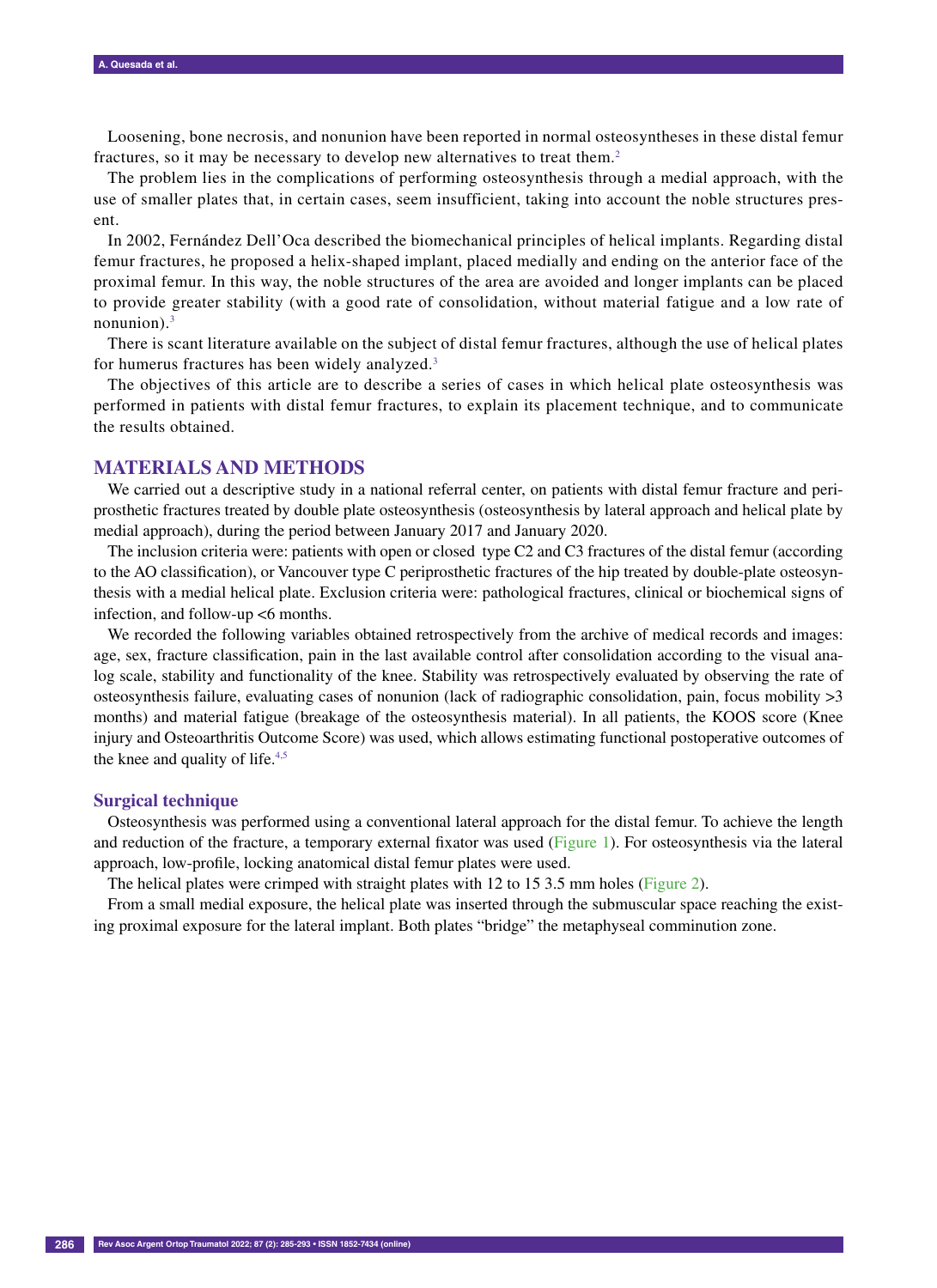

**Figure 1.** Intraoperative images. The placement of the temporary external tutor to maintain the length is observed.

### **Statistical analysis**

Categorical variables were described in number and percentage; and numerical variables, as median and range. For the analysis of the variables, the SPSS Statistics 25 program was used.

The confidentiality of the data was respected, adhering to the Declaration of Helsinki. The collection of information and the review of medical records were carried out with the prior consent of the patients.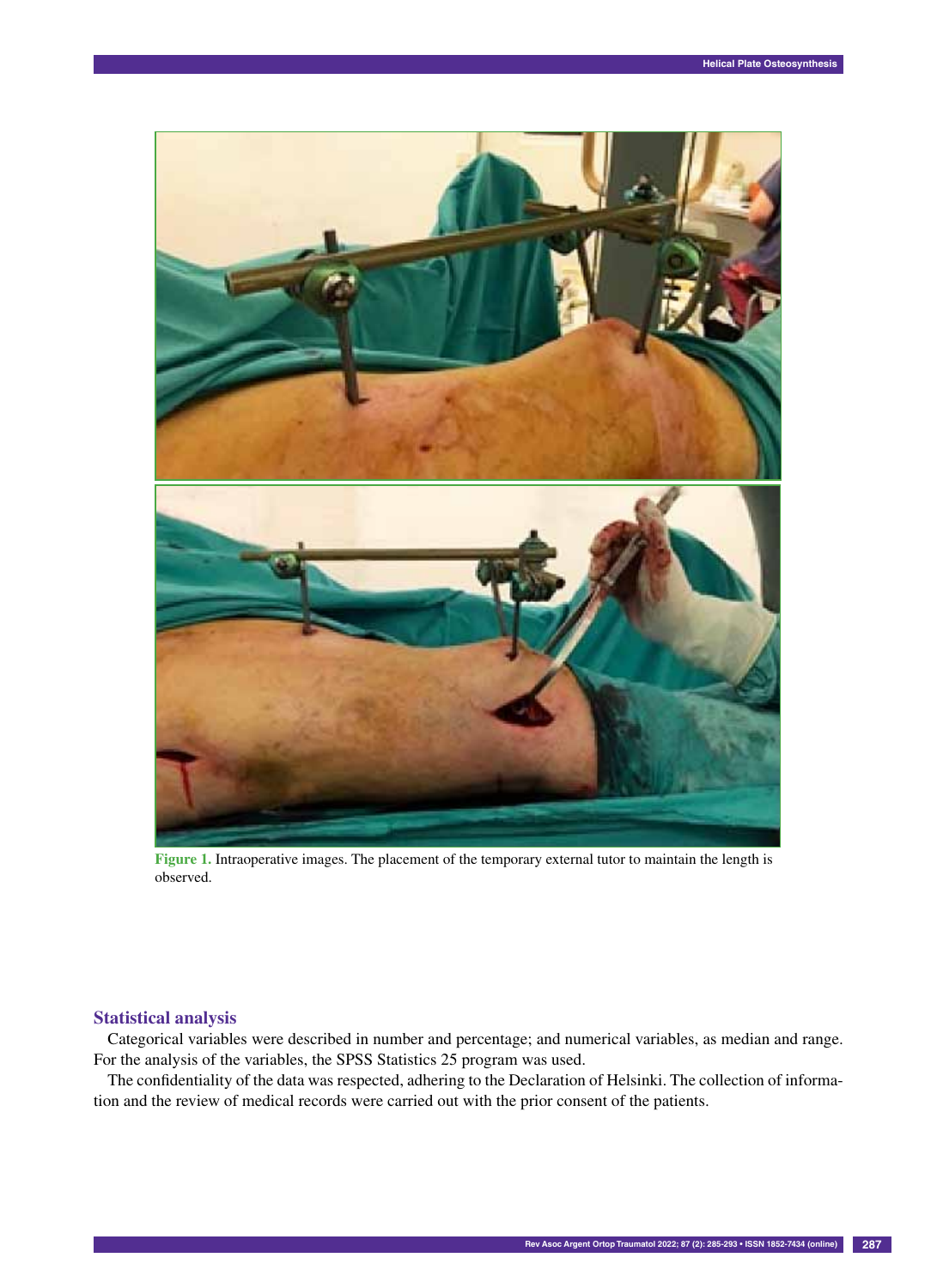

**Figure 2.** Intraoperative image. Helical plate crimped to measure.

# **RESULTS**

During the study period, six patients with a distal femur fracture were included. The series consisted of four (67%) women and two men (33%). Four (67%) had a distal femur fracture (one of them was a young patient with paraplegia from an early age) and two (33%) had a Vancouver type C periprosthetic fracture (Table 1).

| <b>Variable</b>                                                 | <b>Outcomes</b>            |
|-----------------------------------------------------------------|----------------------------|
| Cases                                                           | 6                          |
| Age, median (range)                                             | $72(38-81)$                |
| Sex, $n$ (%)<br>Female<br>Male                                  | 4(66.6)<br>2(33.3)         |
| Diagnosis, $n$ (%)<br>Femur fracture<br>Periprosthetic fracture | $4(66.6\%)$<br>$2(33.3\%)$ |
| Radiographic consolidation, $n$ (%)                             | $6(100\%)$                 |
| Visual analog scale, median (range)                             | $3(2-4)$                   |
| Osteosynthesis fatigue, $n$ (%)                                 | $\overline{0}$             |
| Nonunion, n (%)                                                 | $\theta$                   |
| Follow-up (months), median (range)                              | $24(6-36)$                 |

**Table 1.** Sample Description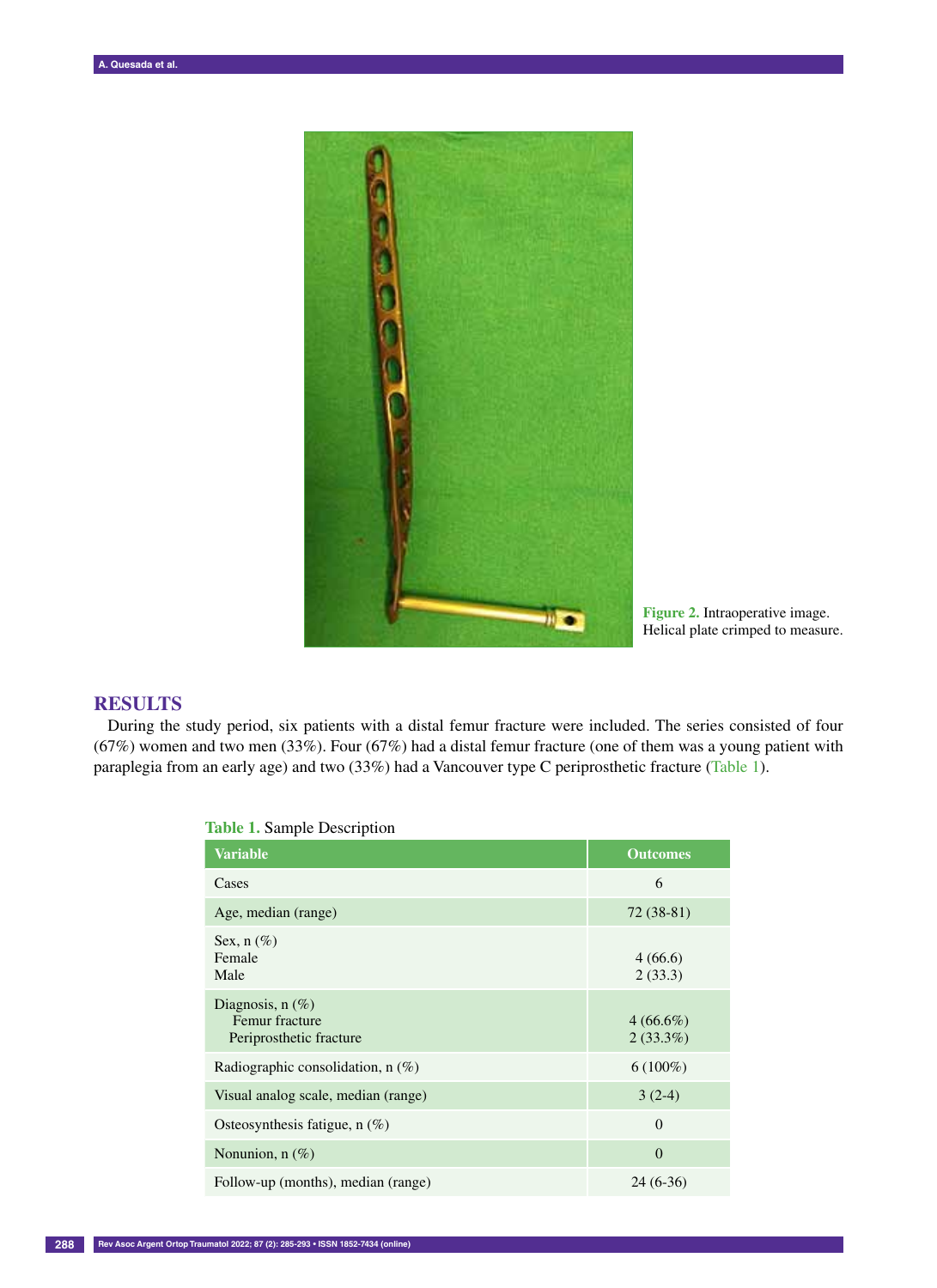In all patients, radiographic consolidation was observed six months after definitive surgery. Two patients in the sample had, at the time of osteosynthesis, metaphyseal defects that were resolved with cement spacers and antibiotics, thus requiring a new intervention with the placement of a bank graft. In these cases, weight-bearing was delayed for six weeks, at which time the second surgical stage was performed, which consisted of spacer removal and filling of the defect with cadaveric bone graft. Again, weight-bearing was delayed for six weeks, and union was achieved in both cases. The rest of the patients started a progressive weight-bearing protocol that consisted of partial weight-bearing for three weeks and then full weight-bearing. None had an associated neurovascular injury (Figures 3-6).



**Figure 3.** Anteroposterior radiographs of the femur. A Vancouver type C periprosthetic hip fracture and the result after double medial and lateral osteosynthesis are observed.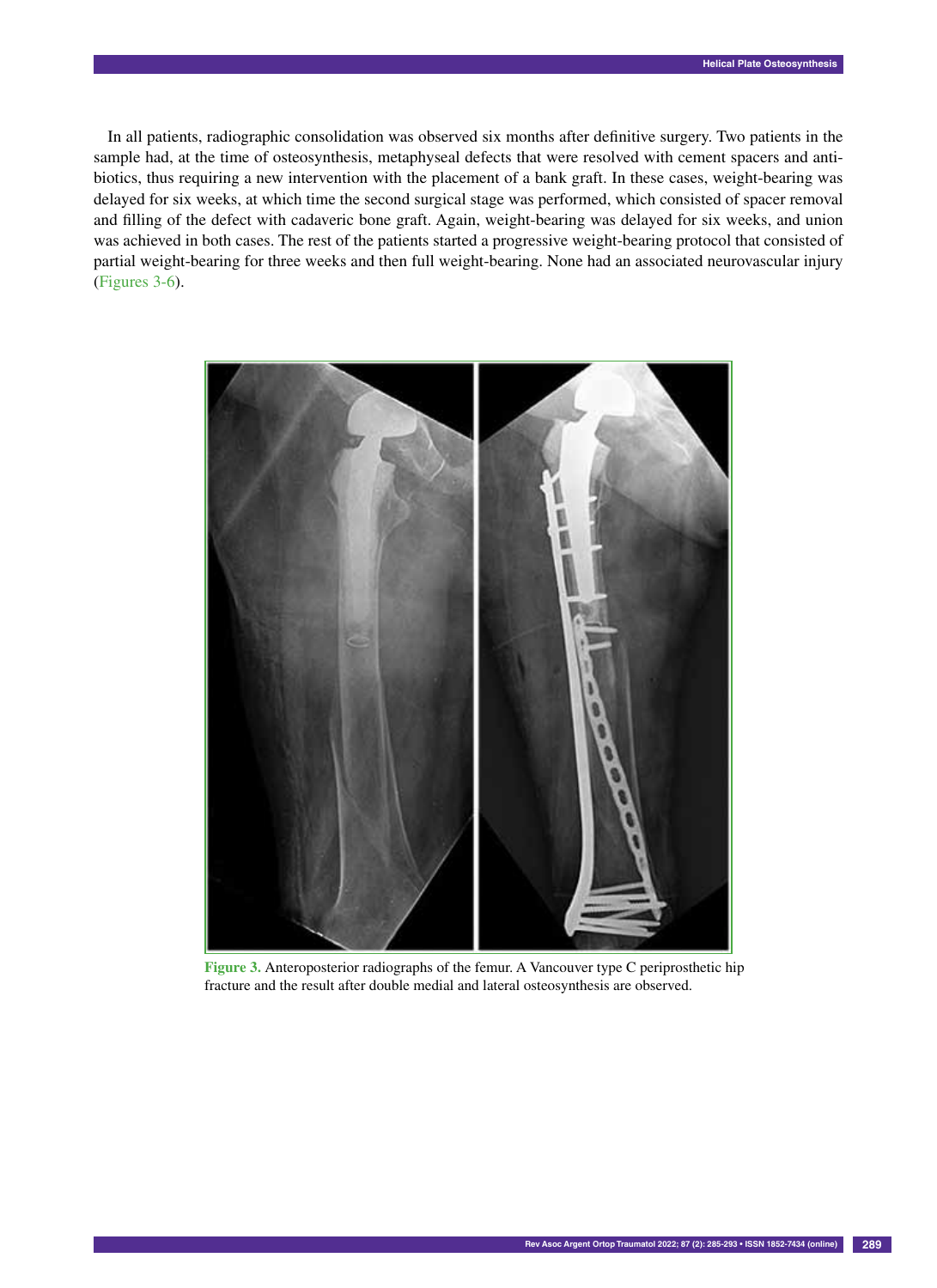

**Figure 4.** Anteroposterior and lateral panoramic radiograph of the femur in the preoperative period. A fracture of the distal femur with metaphyseal comminution is visualized.



**Figure 5. A.** Anteroposterior radiograph of the femur. **B.** Anteroposterior radiograph of the knee. **C.** Lateral radiograph of the femur. Immediate postoperative period. Medially placed helical plate with 10 holes adapted to the distal femur and management of the metaphyseal defect with a cement spacer.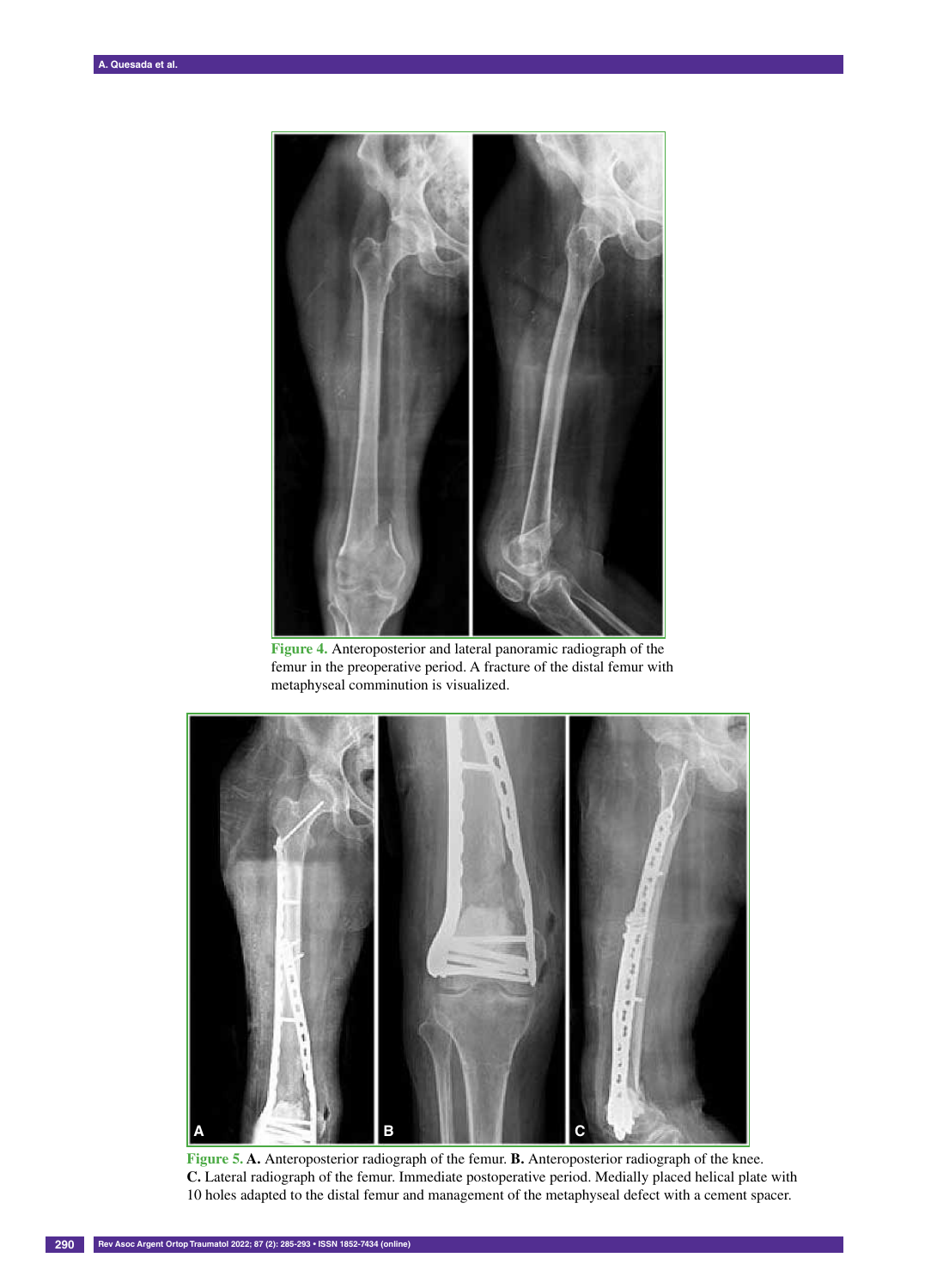

**Figure 6. A.** Anteroposterior panoramic radiograph of the femur in the preoperative period. A Vancouver type C periprosthetic hip fracture with compromise of the distal femur is observed. **B and C.** Anteroposterior and lateral radiographs of the femur in the postoperative period. Osteosynthesis with helical plate

The average postoperative pain score after fracture union was 3. The patient with quadriplegia was not evaluated in this regard (Table 2). The radiographic follow-up was performed in the immediate postoperative period, at 3 and 6 weeks, and at 3, 6, 12, 18, and 24 months. Table 3 describes the functional outcomes according to the KOOS score.<sup>6,7</sup> The median follow-up was 24 months (range 6-36).

| <b>Cases</b>   | <b>Sex</b> | <b>Classification*</b> | Pain (VAS)     | <b>Consolidation</b> | <b>Implant fatigue</b> | <b>Infected nonunion</b> |
|----------------|------------|------------------------|----------------|----------------------|------------------------|--------------------------|
| 1              | F          | AO 33 C <sub>2</sub>   |                | <b>Yes</b>           | N <sub>o</sub>         | N <sub>o</sub>           |
| 2              | F          | AO 33 C3               | $\overline{c}$ | Yes                  | N <sub>0</sub>         | N <sub>o</sub>           |
| 3              | F          | Vancouver C            | 3              | <b>Yes</b>           | N <sub>0</sub>         | N <sub>o</sub>           |
| $\overline{4}$ | F          | Vancouver C            | 3              | Yes                  | N <sub>0</sub>         | N <sub>o</sub>           |
| 5              | M          | AO 33C2                | $\overline{4}$ | <b>Yes</b>           | N <sub>0</sub>         | N <sub>o</sub>           |
| 6              | M          | AO33C3                 | 3              | Yes                  | N <sub>0</sub>         | N <sub>o</sub>           |

## **Table 2.** Description of the cases

 $F =$  female,  $M =$  male,  $VAS =$  visual analog scale.

\*Distal femur fractures were classified according to the AO classification system and the Vancouver classification for cases of periprosthetic fractures.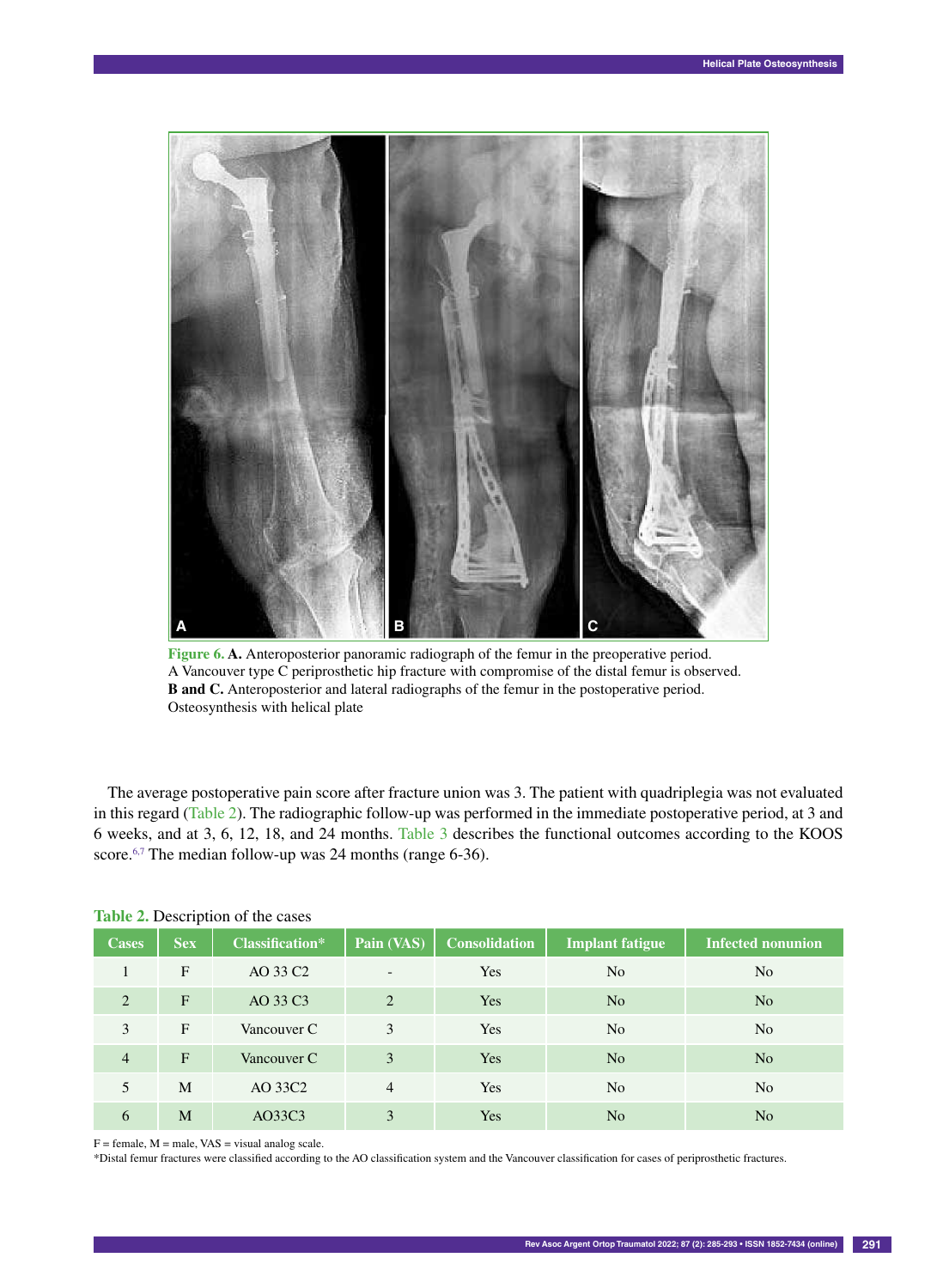| <b>Patient</b> | Pain                     | <b>Activities</b><br>of daily living | <b>Function</b> , sports,<br>and recreational activities | <b>Quality</b><br>of life | <b>Symptoms</b> |
|----------------|--------------------------|--------------------------------------|----------------------------------------------------------|---------------------------|-----------------|
|                | $\overline{\phantom{0}}$ | 96.88                                | 65                                                       | 87.5                      | 82.14           |
| 2              | 91.67                    | 94.12                                | 55                                                       | 88.5                      | 71.3            |
| 3              | 92.53                    | 91.78                                | 75                                                       | 81.25                     | 78.57           |
| $\overline{4}$ | 87.67                    | 94.36                                | 65                                                       | 75                        | 89.29           |
| 5              | 93.48                    | 90.15                                | 65                                                       | 93.75                     | 92.86           |
| 6              | 85.32                    | 88.24                                | 55                                                       | 75                        | 77.47           |

**Table 3.** KOOS (Knee injury and Osteoarthritis Outcome Score).

## **DISCUSSION**

The helical plate is a conventional, crimped straight plate. Its application provides rigidity to the system, as it improves resistance to axial load, and it has already been used successfully in various types of long bone fractures.3 It acts as an internal fixator, it is an easy technique to apply and requires minimal additional exposure. It replaces the missing bone support by acting as a tension band; therefore, it supports and protects with an improved lever arm.<sup>4</sup> In our series, we used 3.5mm straight plates, with between 12 and 15 holes. We chose locking plates to obtain more rigidity in the fixation.

In their joint work, Fernández and Perren concluded that it provides an efficient discharge and its application causes minimal tissue trauma at the fracture site, thus avoiding the biological disadvantage of conventional double plating, that is, additional surgical exposure of the fracture site.<sup>4,5</sup> In our series, minimally invasive approaches allowed early recovery and provided satisfactory functional outcomes in short-term follow-up (Table 3).

In a biomechanical study, Sezek et al. compared straight plates with helical plates placed medially. They maintained that conventional straight osteosynthesis induces undue stress protection of the fractured bone and may cause weakening and loosening of the segment. Another disadvantage is the lack of torsional capacity, which makes plate placement difficult and can lead to a degree of malrotation of the fracture. These authors concluded that helical plates have greater stability against axial load and torsional forces compared to conventional straight plates; however, the straight plates had more resistance to flexion forces.<sup>8</sup> The latter is probably due to the fact that since helical plates are crimped, they are weaker at the points where the force was applied.<sup>9</sup> In our series, two patients presented severe metaphyseal defects of the distal femur, for which the use of double osteosynthesis increased the rigidity of the system, and allowed the patients to walk with immediate partial weight-bearing after definitive surgery and full weight-bearing at six weeks.

As in the initial study by Fernández Dell'Oca, Krishna stated that helical plates allow a better adaptation of the screws, mainly in oblique fractures, which improves their stability and resistance to rotational deformity.<sup>10</sup>

The limitations of this study are the small number of patients treated with this method, the follow-up and the analysis of short-term results. Several questions regarding the indications remain, such as the appropriate length of the plate, the number of screws required, the type of fracture appropriate for this technique, and the appropriate crimping angle.

## **CONCLUSIONS**

We described six cases of osteosynthesis in the distal femur with a helical plate using a medial approach. Good clinical and radiographic outcomes were obtained in the short term, which coincides with the published series. The helical plate is a great option in patients with comminuted distal femur fractures or Vancouver type C periprosthetic femoral fractures. The application is simple, the effect is efficient, and the biology remains intact. This shows that, by applying the basic principles of osteosynthesis and with a simple technique, more sophisticated materials can be supplied, and similar radiographic outcomes can be obtained.